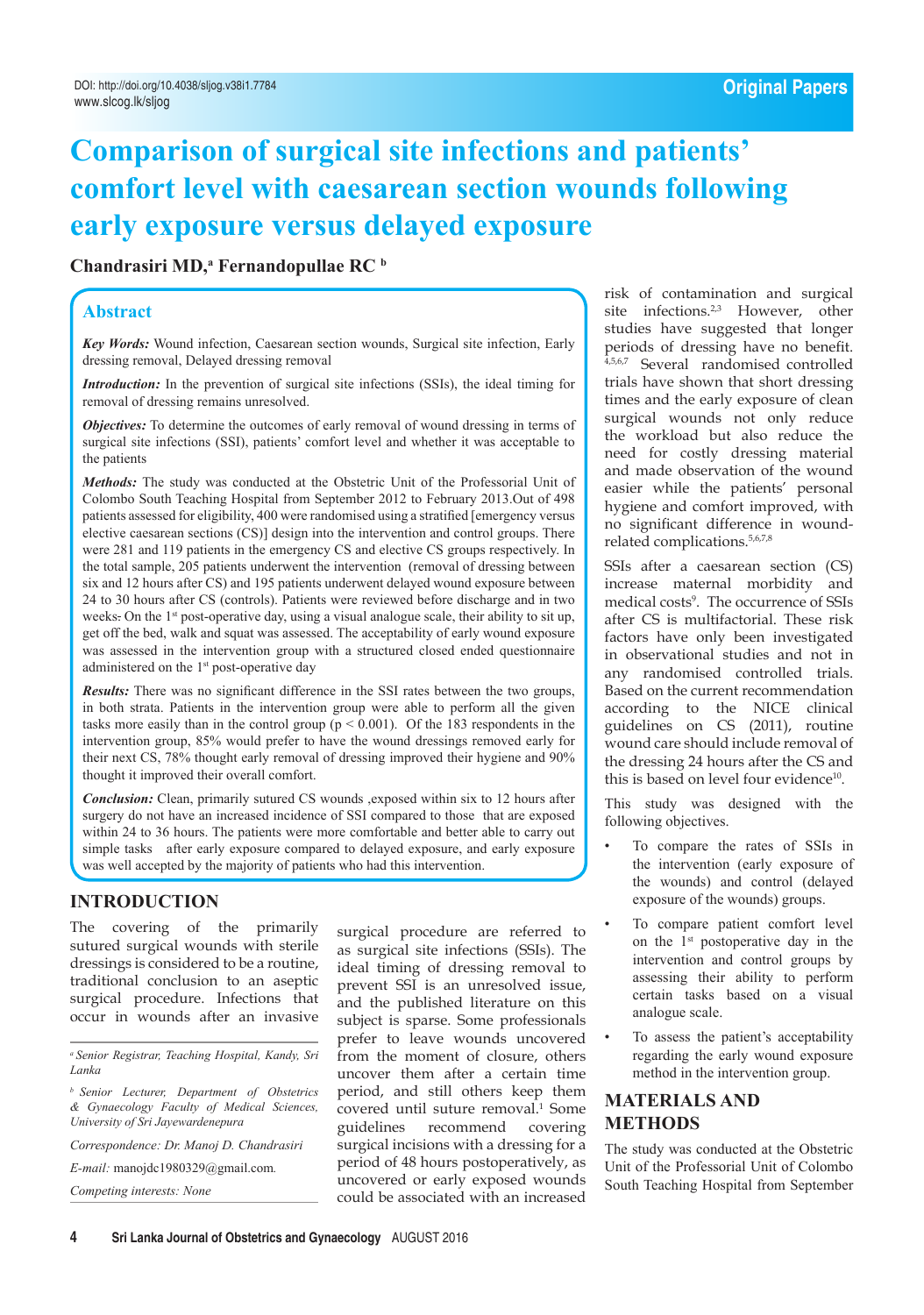2012 to February 2013. Ethical approval was obtained from the Ethical Review Committee of Colombo South Teaching Hospital. Informed written consent was obtained from all patients undergoing CS who were eligible for the study. Exclusion criteria were prior surgical site skin infection, pyrexia before surgery, and a body mass index (BMI) of 35 kg/ m² or more and any history of Elastoplast allergy. After the CS, while in the postnatal ward, skin incision other than a Joel Cohen incision, and any CS that resulted in additional procedures due to complications, were also excluded prior to randomisation to the intervention and control groups.

This was a stratified randomised control trial. Out of 498 patients assessed for eligibility, 400 were randomised using a stratified design (emergency CS and elective CS) into the intervention and control groups. Within the two strata, patients were randomly allocated; using computerized random numbers and a simple randomisation method in to two groups. (Intervention and control groups) The allocation sequence was concealed using sequentially numbered, opaque, sealed envelopes.

There were 281 and 119 patients in the emergency CS and elective CS groups respectively. In the total sample 205 patients underwent the intervention (removal of dressing between six and 12 hours after CS) and 195 patients underwent delayed wound exposure between 24 to 30 hours after CS (controls). Patients were reviewed before discharge and in two weeks. Patient comfort level was assessed on the  $1<sup>st</sup>$  post-operative day, using a visual analogue scale, and their ability to sit up, get off the bed, walk and squat was assessed. The acceptability of early wound exposure was assessed in the intervention group with a structured closed ended questionnaire administered on the  $1<sup>st</sup>$  post-operative day. All patients had standard gauze dressing covered with Elastoplast. A standard surgical technique was adhered to in all the cases according to the NICE LSCS clinical guidelines <sup>10</sup>. This included a Joel Cohen incision, placental removal by controlled cord traction, intraperitoneal repair of the uterus with double layer closure, non-closure of the visceral and parietal peritoneum, and closure of the subcutaneous tissue space if there was more than 2 cm of fat tissue. The skin was approximated by subcuticular method with absorbable 3/0 polyglycolic acid sutures. Due to practical difficulties of recruiting an adequate sample, two operators including the principal researcher conducted the CS. All patients were administered a similar antibiotic regime as per unit policy. This included an intravenous (IV) loading dose of cefuroxime 1.5 g at the time of the skin incision followed by IV cefuroxime 750 mg 8 hourly for two doses and IV metronidazole 500 mg 8 hourly for two doses followed by an oral antibiotic regime of cefuroxime 250 mg bd and oral metronidazole 400 mg tds for three days. All patients were also administered the same analgesic regime (diclofenac sodium suppository 100 mg bd) until the 2<sup>nd</sup> day of surgery. The wound management protocol is given below. (Figure 1)



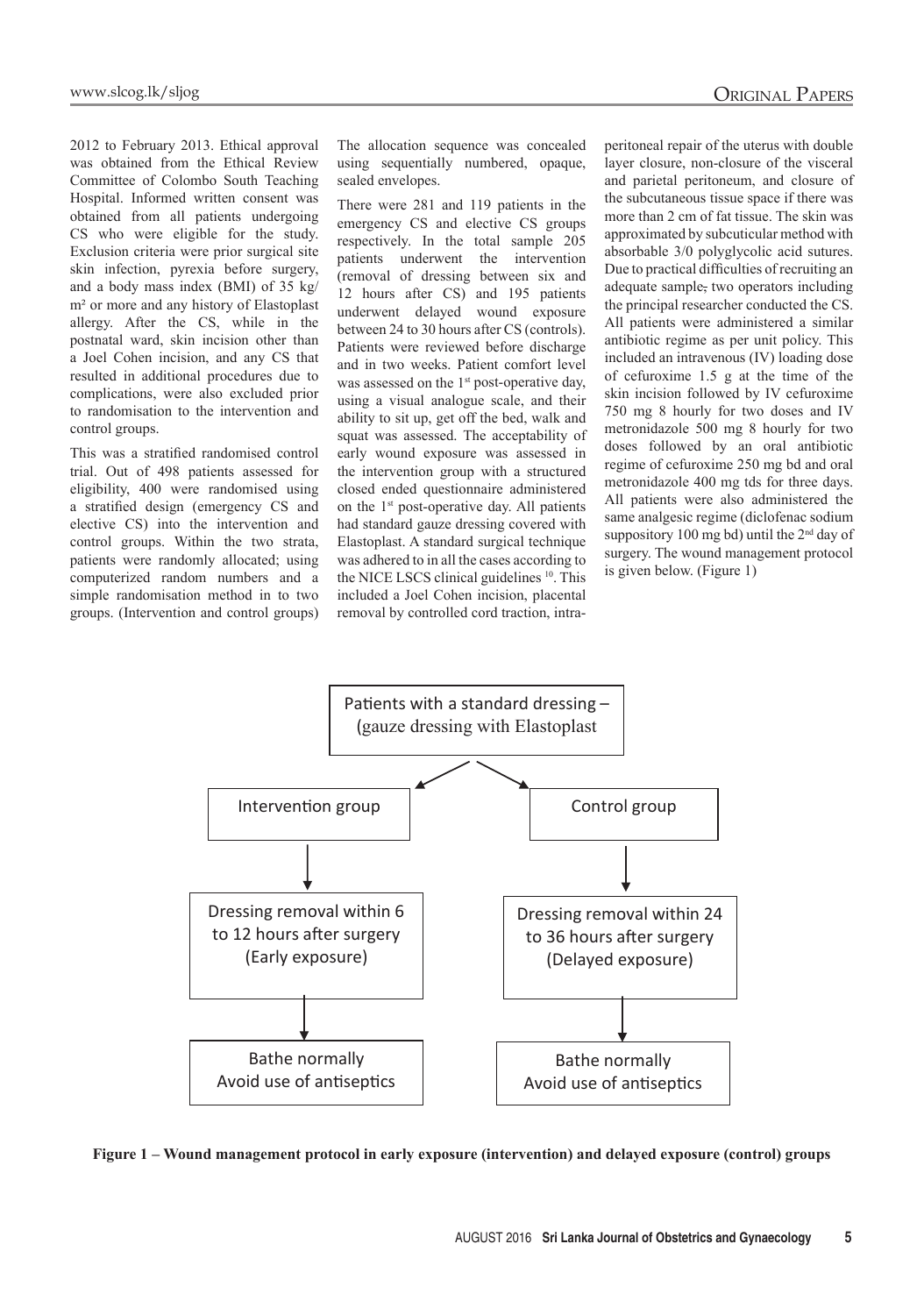Primary outcome was the SSI rate. All participants were reviewed on two occasions; on the third post-operative day and at the postnatal clinic after two weeks to detect the occurrence of SSI. If complications were detected, appropriate management was done irrespective of the study group. The definition and the method of SSI detection were adopted from the CDC/NNIS criteria.<sup>11</sup> According to these guidelines, superficial incisional SSI must meet the following criteria:

Infection occurs within 30 days after the operative procedure

- *• And* involves only skin and subcutaneous tissue of the incision
- *• And* patient has at least 1 of the following:
	- a. Purulent drainage from the <sup>of attention</sup> physician. superficial incision. This was

an indication for obtaining a culture swab.

- b. Organisms isolated from an aseptically obtained culture of fluid or tissue from the superficial incision.
- c. At least one of the following signs or symptoms of infection: pain or tenderness, localised swelling, redness, or heat, and superficial incision is deliberately opened by the surgeon and is culture positive or not cultured. A culturenegative finding does not meet this criterion.
- d. Diagnosis of superficial incisional SSI by the surgeon or attending physician.

Wound swabs were obtained for culture and antibiotic sensitivity if there was a purulent discharge from the wound.

Secondary outcomes were patient comfort level and the acceptability of the intervention method. Patient comfort level was assessed on the 1st postoperative day in both groups. It was recorded using a self-administered visual analogue score assessing the ability to perform the following tasks: sitting up, getting off the bed, walking and squatting. Patients' acceptability regarding the early wound exposure method was assessed in the intervention group. This qualitative assessment used standardised and structured close-ended interviews conducted at the second review at the second week.



**Figure 2 – Flowchart of enrolment, randomisation and follow up of patients**

Em LSCS – Emergency lower segment caesarean section, El LSCS – Elective lower segment caesarean section, ITT – Intention to Em LSCS – Emergency lower segment caesarean section, El LSCS – Elective lower segment treat analysis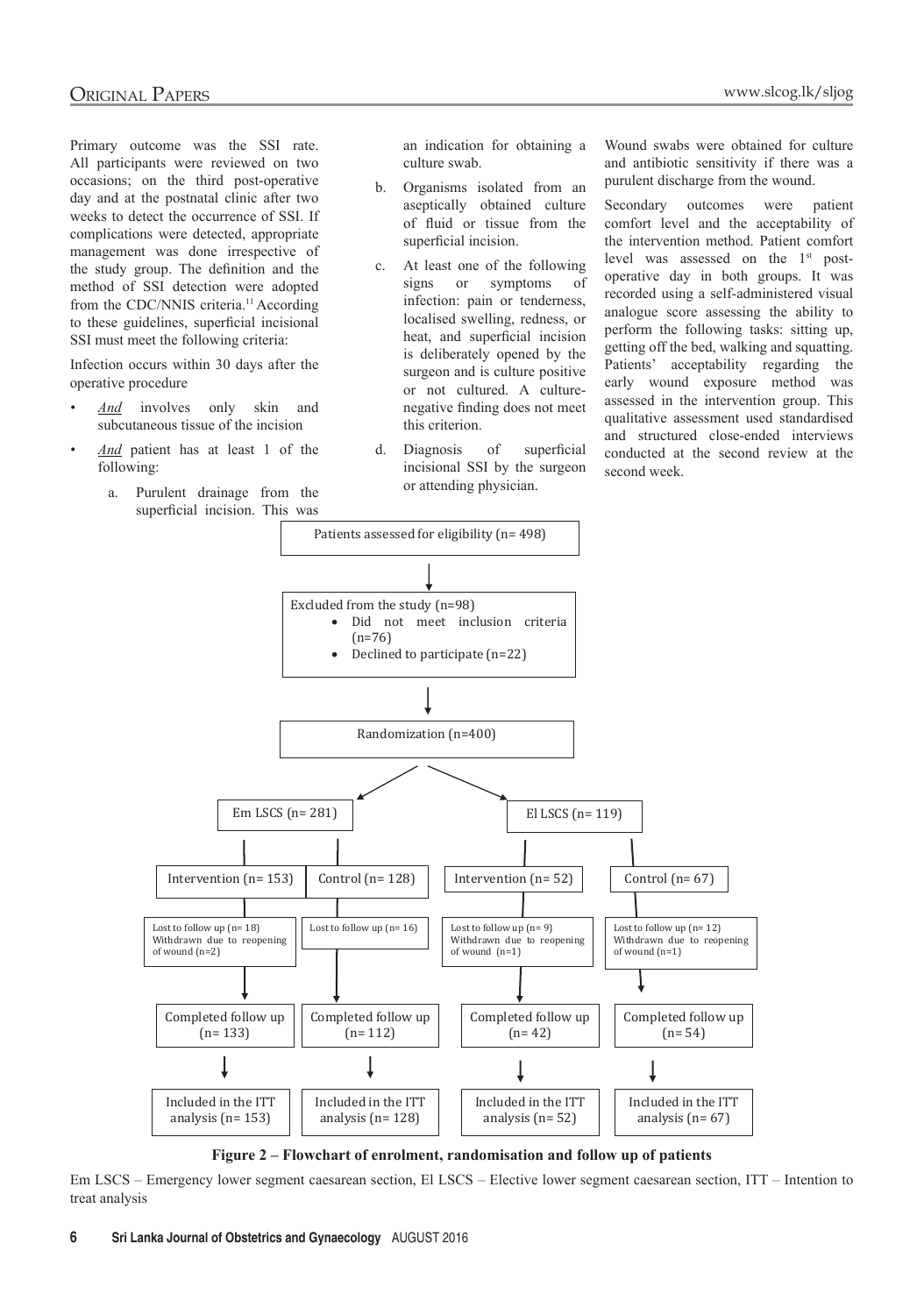The sample size was calculated based on the study performed by Law in 1987.12 In this randomised trial, the rate of SSI in the exposed group (without any dressing) was 1/53 (1.8%), and the rate of SSI in the unexposed group (with dressing) was 3/59 (5.08%) but the confidence intervals were very wide and the differences in the rates did not reach statistical significance because of the very small sample size. Assuming a power of 80% and a Type 1 error of 2% for the detection of a reduction of the SSI rate by approximately 3% in the early exposure group, the minimum sample size for each group was calculated to be 592 subjects per arm. Due to practical difficulties in collecting such a large sample involving approximately 1200 patients, it was decided to carry out a pilot study on a total of 400 patients. A total of 498 patients were assessed for eligibility and 400 were included in the study. (Figure 2)

Baseline characteristics were compared using unpaired sample t test. An intention to treat analysis was carried out. The primary endpoint was the SSI rates in the two groups, which were compared, using chi-square test. The secondary outcome (patient's comfort level) was analysed by comparing the mean scores obtained for the visual analogue scale using unpaired sample t test. All tests were 2-tailed, and p < 0.05 was considered significant. Possible confounding by the stratified variable (emergency CS and elective CS) in this study was assessed by the Breslow-Day test for interaction of risk ratio over strata.

#### **RESULTS**

There were no significant differences between the intervention and the control group in terms of the demographic and clinical characteristics in the two strata (elective CS and emergency CS). Therefore, randomisation was considered successful. (Table 1)

As per the intention to treat analysis, the difference in the SSI rates between the intervention and control groups among the two strata (elective CS and emergency CS) were not significant (Table 2)

Furthermore, when the difference in the SSI rates between the intervention and control groups irrespective of the two strata (elective CS and emergency CS) were analysed, the adjusted relative risk

|                                                | <b>Early exposure</b> | <b>Delayed Exposure</b> | p value |
|------------------------------------------------|-----------------------|-------------------------|---------|
|                                                | $(n=205)$             | $(n=195)$               |         |
| Mean age (SD)                                  | 29.6(4.8)             | 29.8(4.9)               | 0.62    |
| 95% CI                                         | $28.9 - 30.2$         | $29.1 - 30.5$           |         |
| Median Parity (IQR)                            | $1(1-2)$              | $1(1-2)$                | 0.41    |
| Gestation<br>in<br><b>LSCS</b><br>days<br>when | 271 (10.2)            | 270 (10.4)              | 0.89    |
| performed (SD)                                 |                       |                         |         |
| 95% CI                                         | $269 - 271.8$         | $268.8 - 271.6$         |         |
| BMI at delivery $(kg/m2)$                      | 24.6(3.1)             | 24.2(3.2)               | 0.23    |
| 95% CI                                         | $24.2 - 25.1$         | $23.8 - 24.6$           |         |
| Chronic DM or GDM                              | $12(5.8\%)$           | $10(5.1\%)$             | 0.75    |
| LSCS Performed by surgeon 1                    | 73                    | 75                      | 0.55    |
| LSCS Performed by surgeon 2                    | 132                   | 120                     |         |
| Duration of surgery in minutes (SD)            | 38.4 (10.6)           | 37.1(9.4)               | 0.17    |
| 95% CI                                         | $37.1 - 40.0$         | $35.8 - 38.5$           |         |
| Preoperative Hb% - g/l (SD)                    | 10.6(1.1)             | 10.6(1.1)               | 0.94    |
| 95% CI                                         | $10.4 - 10.7$         | $10.3 - 10.7$           |         |
| Postoperative Hb% - g/l (SD)                   | 10.3(1.1)             | 10.3(1.0)               | 0.63    |
| 95% CI                                         | $10.1 - 10.4$         | $10.2 - 10.5$           |         |

#### **Table 1- Baseline characteristics of the intervention and control groups**

LSCS – lower segment caesarean section, Chronic DM/GDM – Diabetes Mellitus / Gestational Diabetes Mellitus BMI – Body Mass Index, IQR – Inter Quartile Range, Hb% - Haemoglobin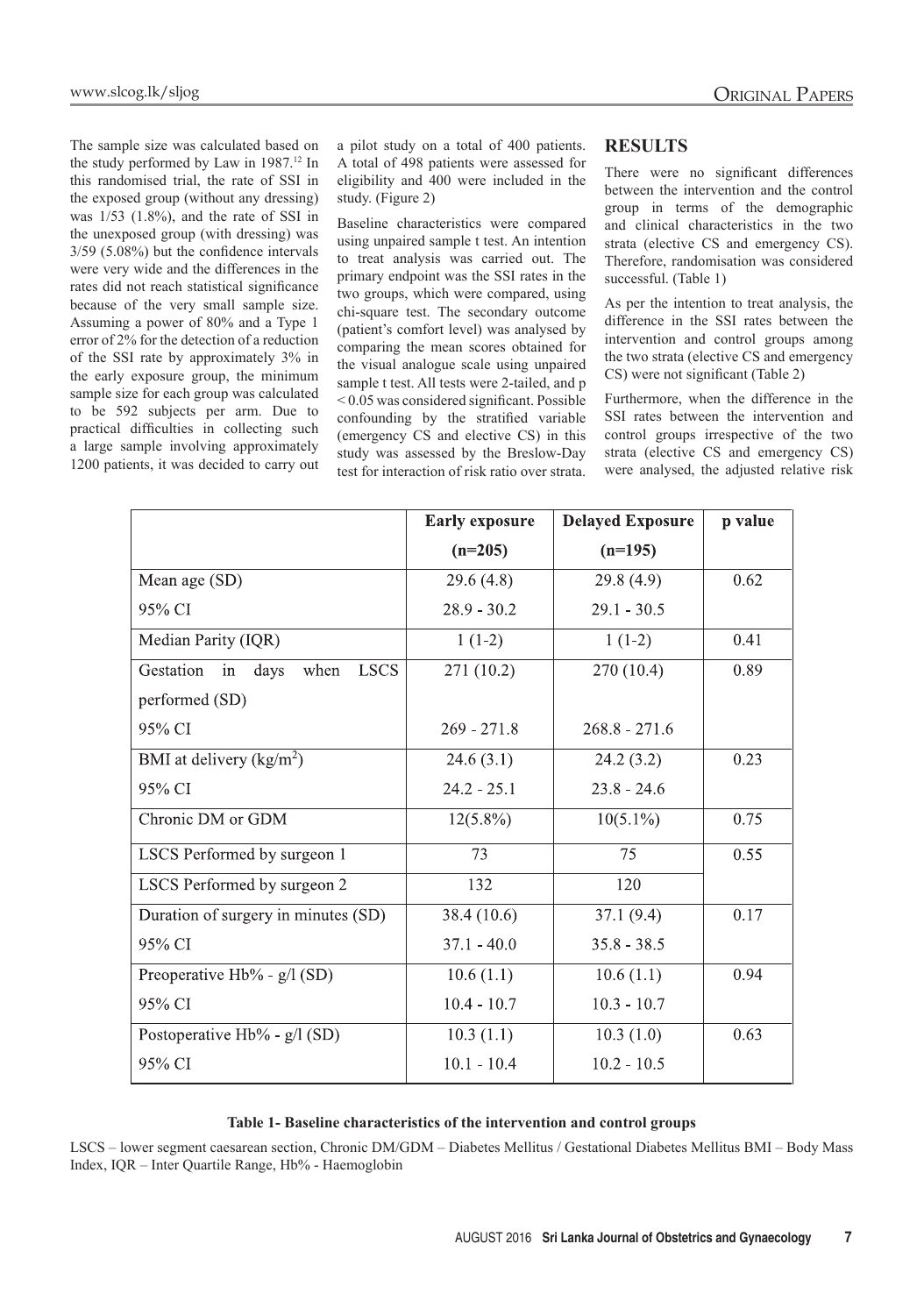(intervention and control) was 1.003 (95% CI 0.63 - 1.57). This value can be accepted because there was no confounding by the

stratified variable (emergency CS and elective CS) in this study as indicated by the Breslow-Day test for interaction of

|              |                                     | <b>SSI</b> | <b>SSI Rate</b><br>(%) | <b>Relative Risk</b><br>$(95\%CI)$  |
|--------------|-------------------------------------|------------|------------------------|-------------------------------------|
| El CS        | Intervention<br>Group ( $n = 52$ )  | 10         | 19                     | 1.44<br>$(0.62 - 3.36)$<br>p = 0.39 |
|              | Control<br>Group<br>$(n = 67)$      | 9          | 13                     |                                     |
|              | Total                               | 19         | 15                     |                                     |
| <b>Em CS</b> | Intervention<br>Group ( $n = 153$ ) | 22         | 14                     | 0.86                                |
|              | Control<br>Group<br>$(n = 128)$     | 23         | 18                     | $(0.50 - 1.47)$<br>p = 0.30         |
|              | Total                               | 45         | 16                     |                                     |

#### **Table 2- Intention to treat analysis of the surgical site infection rates among patients who underwent elective CS and emergency CS**

El CS – Elective lower segment caesarean section, Em CS – Emergency lower segment caesarean section, SSI – Surgical site infections

risk ratio over strata.( chi square= 1.003,  $p= 0.31$ )

The most frequently observed wound complications were localised swelling and tenderness, which were observed at the 2nd review (after two weeks). However, none of the wound complications exhibited a significant difference between the intervention and control groups. (Table 3)

Of the 64 cases of SSI diagnosed in both groups, wound swabs were taken from 21 patients and 10 of them were culture positive. (Figure 3)

Patients in the intervention group were able to perform all the given tasks more easily than in the control group (p < 0.001). (Table 4) Of the 183 respondents in the intervention group, 85% would prefer to have the wound dressings removed early for their next CS, 78% thought early removal of dressing improved their hygiene and 90% thought it improved their overall comfort.

| <b>Wound Complications</b> | El CS                                      |                                    | Em CS                                       |                                     |  |  |
|----------------------------|--------------------------------------------|------------------------------------|---------------------------------------------|-------------------------------------|--|--|
|                            | <b>Intervention</b><br>Group<br>$(n = 52)$ | <b>Control Group</b><br>$(n = 67)$ | <b>Intervention</b><br>Group<br>$(n = 153)$ | <b>Control Group</b><br>$(n = 128)$ |  |  |
| <b>Purulent Drainage</b>   | 3                                          | (1)                                | 6                                           | 11                                  |  |  |
| $(\%)$                     | (6)                                        |                                    | (4)                                         | (9)                                 |  |  |
| Pain or Tenderness         | 8                                          | 6                                  | 13                                          | 11                                  |  |  |
| $(\%)$                     | (15)                                       | (9)                                | (8)                                         | (9)                                 |  |  |
| <b>Localised Swelling</b>  | 10                                         | 8                                  | 11                                          | 6                                   |  |  |
| $(\%)$                     | (19)                                       | (12)                               | (7)                                         | (4)                                 |  |  |
| Erythema                   | 7                                          | 5                                  | 9                                           | 12                                  |  |  |
| $(\%)$                     | (13)                                       | (8)                                | (6)                                         | (10)                                |  |  |
| Fever                      | 9                                          | 7                                  | 7                                           | 9                                   |  |  |
| $(\%)$                     | (17)                                       | (11)                               | (5)                                         | (7)                                 |  |  |
| <b>Wound Dehiscence</b>    | $\overline{2}$                             | $\overline{2}$                     | $\overline{2}$                              | $\mathbf{1}$                        |  |  |
| $(\%)$                     | (4)                                        | (3)                                | (1)                                         | (1)                                 |  |  |
| Abscess<br>$(\%)$          | (2)                                        | (2)                                | $\overline{2}$<br>(1)                       | $\overline{4}$<br>(3)               |  |  |
| <b>Positive Culture</b>    | $\overline{2}$                             | (2)                                | $\overline{2}$                              | 5                                   |  |  |
| $(\%)$                     | (4)                                        |                                    | (1)                                         | (4)                                 |  |  |

**Table 3 – Wound complications in the intervention and control groups**

El CS – Elective lower segment caesarean section, Em CS – Emergency lower segment caesarean section

#### **DISCUSSION**

The absence of a significant difference in the SSI rates between the intervention and control groups in the two strata (emergency

CS and elective CS) support the concept of early exposure of CS wounds as being a good method. However these results have to be interpreted with caution on account of the small sample size, and larger multi centre studies should be carried out to confirm the benefits of exposure of the CS wound between six to 12 hours of surgery.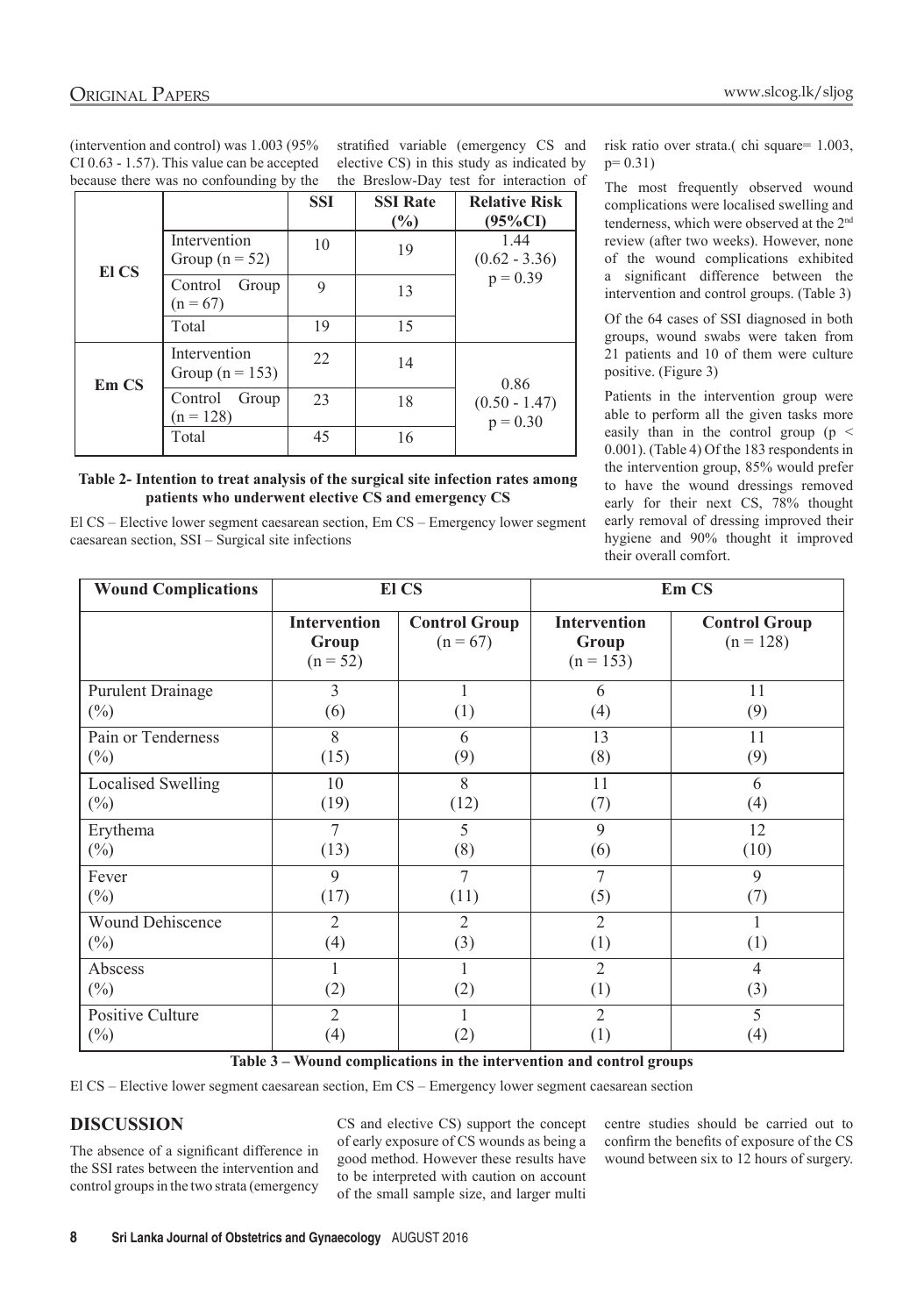

**Figure 3: Swab cultures among the diagnosed cases of surgical site infections (n=64)**

| Patient<br>Response       | Intervention Group $(n =$<br>205) |             | Control Group $(n =$<br>195) |             | pvalue  |
|---------------------------|-----------------------------------|-------------|------------------------------|-------------|---------|
|                           | Mean Score<br>(SD)                | 95% CI      | Mean<br>Score<br>(SD)        | 95% CI      |         |
| Can sit-up<br>easily      | 8.5(0.8)                          | $8.3 - 8.6$ | 7.4(0.6)                     | $7.3 - 7.5$ | < 0.001 |
| Can get off<br>bed easily | 7.7(0.6)                          | $7.7 - 7.8$ | 7.0(0.6)                     | $6.9 - 7.1$ | < 0.001 |
| Can walk<br>easily        | 7.6(0.6)                          | $7.5 - 7.7$ | 7.1(0.8)                     | $7.0 - 7.2$ | < 0.001 |
| Can squat<br>easily       | 5.8(0.7)                          | $5.7 - 5.9$ | 5.1(0.5)                     | $5.0 - 5.2$ | < 0.001 |

a successful randomisation and adjusting for important confounding factors are vital for the internal and external validity of this study. As the baseline characteristics were similar in both groups, randomisation was considered successful. Previous studies have identified emergency delivery, as an important factor for SSI occurrence.13 Therefore; this study was adjusted for this major confounding factor (emergency CS versus elective CS) by using a stratified design. No confounding effect was found on statistical testing for cofounding. However this study would have been underpowered to detect any difference between the stratified variables (emergency CS and elective CS).

The absence of any significant difference in the SSI rate between the two groups in this study could be considered to be consistent with the findings of previous studies carried out with other surgical procedures (Figure 4)

A study carried out in 2004 in Sri Lanka concluded that early removal of dressings after a CS did not increase wound related complications.13 However, a direct comparison of the results of these two studies is not possible because the timing of dressing removal was different and that study measured wound related complications rather than the SSI related classification system used in the current study.

**Table 4 – Patient comfort level (assessed by visual analogue scale of 1 to 10) in the combined intervention and control groups**

Pooling of the results in Figure **4** with the current study is not possible due to the heterogeneity of the studies. The study



**Figure 4: Occurrence of surgical site infection with delayed exposure compared with early exposure following basic wound contact dressings**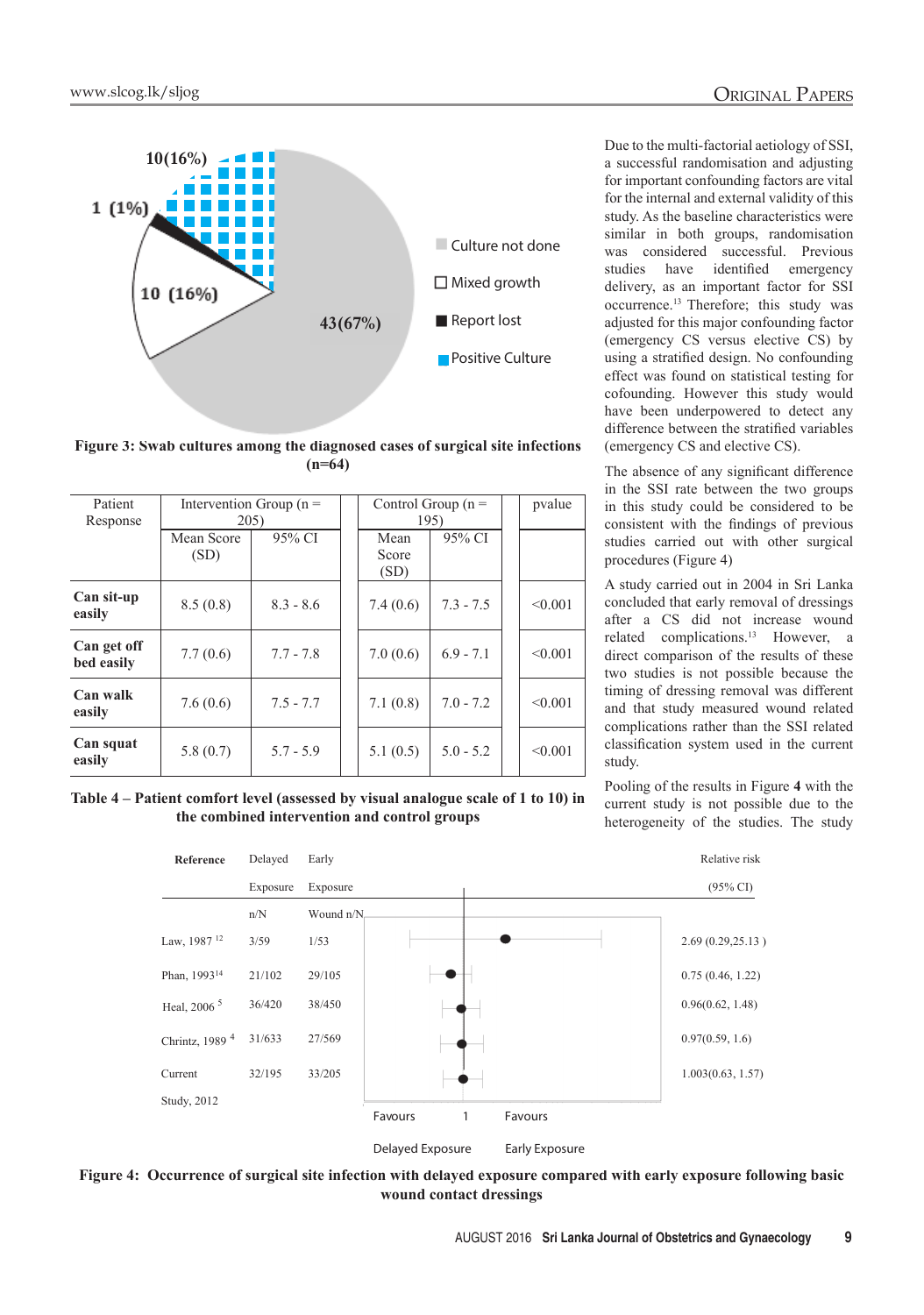performed by Law in 1987<sup>12</sup> suggested that there could be benefit from early exposure of the wound but the estimate was very imprecise and did not reach statistical significance because of the very small sample size. The studies performed by Phan in 1993<sup>14</sup> and Chrintz in 1989<sup>4</sup> had methodological flaws as they had performed per protocol analyses in the presence of significant numbers being lost to follow up and therefore they had high risks of bias. In the study conducted by Heal in 2006 participants were patients from a primary care setting who were undergoing minor skin excisions, and the timing of dressing removal in the comparison groups was 12 hours and 48 hours.5 This was a multicentre trial of sound methodology; therefore its findings are valid. However, the findings cannot be generalised to major skin incisions, which

The overall SSI rate following LSCS in this study was 15.9% during the follow up period of two weeks, which was much higher than expected. Much lower SSI rates have been reported in other studies.15,16 All these trials may have underestimated the SSI rate because the follow up in these studies were only for 3-5 days. Therefore, the fact that our study involved a follow up visit at two weeks may have contributed to the higher wound infection rate. An overcrowded ward and a less hygienic environment may be explanations for the higher rate of SSI in the current study compared to the above-mentioned studies, which were predominantly performed in wellresourced countries.

was the focus of the current study.

Although there were wound related complications, none of these occurred at a significantly higher rate in either of the two groups, nor was an increasing trend observed in the intervention group. Only two studies in the literature allow direct comparison with our study.13, 15 Wound dehiscence (partial and complete) in our study was approximately 2% and 1.5% in the intervention and control group, respectively, whereas one study reported these figures as 0% and 1.3% in the two groups.13 In the same study, there were no reported cases of abscess or localised inflammation, whereas in the current study the incidence of abscess formation was approximately 1% and 3%, and the incidence of localised inflammation was approximately 10% and 7% in the intervention and control groups. Overall, there was a higher incidence of these complications in the current study compared to the previously mentioned study. These may possibly be due to the current study being a follow up study for two weeks and the difference in case definitions. The incidence of febrile morbidity was low in the current study, being approximately 8% in each group. The study conducted in Sri Lanka in 2004 reported high febrile morbidity values of 18.2% and 22.4% in the intervention and control groups' respectivly.<sup>13</sup> The differences observed in these two studies may be due to the different antibiotic policies, resulting in a lower incidence of febrile morbidity in the current study. It was encouraging to note that early wound exposure was well accepted by the patients and they felt more comfortable with this intervention which also enabled them to carry out simple day to day tasks Acceptability and preferences of the patients were evaluated only in one study related to CS where early wound exposure was well accepted by the patients.<sup>13</sup>

There were several limitations. Firstly, this trial was not registered in the Sri Lanka Clinical Trials Registry. The diagnosis of wound infection, although performed using standard guidelines<sup>16</sup>, is subjective and has previously been shown to have inter-observer and intraobserver variation.17,18 The secondary outcomes (patient comfort level and acceptability) were also subjective measurements. Similar to all randomised trials related to wound management, our study also suffered the inherent problem of investigator and patient bias as blinding is not possible with the wound exposure method. Therefore, patient and investigator bias cannot be eliminated when interpreting the above findings. The incidence of SSI may have been underestimated, as the follow period was only two weeks. According to the CDC/ NNIS criteria, a surgical site infection may be diagnosed up to 30 days following surgery. There are other confounding factors such as the number of previous CS scars and the thickness of the subcutaneous fat layer of the abdominal wall, which would ideally need to be adjusted for.

In conclusion, this pilot study has shown that clean, primarily sutured CS wounds, exposed within six to 12 hours after surgery and thereafter left undressed do not have

an increased incidence of SSI compared to those that are exposed within 24 to 36 hours and thereafter left undressed. The patients were more comfortable and were more easily able to carry out simple day to day tasks after early exposure compared to delayed exposure, and early exposure was well accepted by the majority of patients who had this intervention

# **Acknowledgements**

Professor Malik Goonewardene (Senior Professor and Chair of Obstetrics and Gynaecology, University of Ruhuna) reviewed and edited the article for publication.

Dr. Dhammike Silva (Senior Lecturer in Obstetrics and Gynaecology, University of Sri Jayewardenepura) for the valuable assistance and guidance provided.

Medical officers and Nursing staff of ward 21, for their participation. ■

# **References**

- 1. Baxter H. Management of surgical wounds. Nursing Times, 2003; 99(13): 66-68.
- 2. Mangram AJ, Horan TC, Pearson ML, Silver LC, Jarvis WR. Guideline for prevention of surgical site infection. Hospital Infection Control Practices Advisory Committee, Infection Control Hospital Epidemiology; 1999: 20(4): 250-78.
- 3. National Collaborating Centre for Women's and Children's Health. Surgical site infection- prevention and treatment of surgical site infection. London (UK): National Institute for Health and Clinical Excellence (NICE); 2008 Oct: p 142.
- 4. Chrintz H, Vibits H, Cordtz TO. Need for surgical wound dressing. British Journal of Surgery, 1989; 76: 204–5.
- 5. Heal C, Buettner P, Raasch B, Browning S, Graham D, Bidgood R, Campbell M, Cruikshank R. Can sutures get wet? Prospective randomized controlled trial of wound management in general practice. British Medical Journal, 2006; 332 (7549): 1053–6.